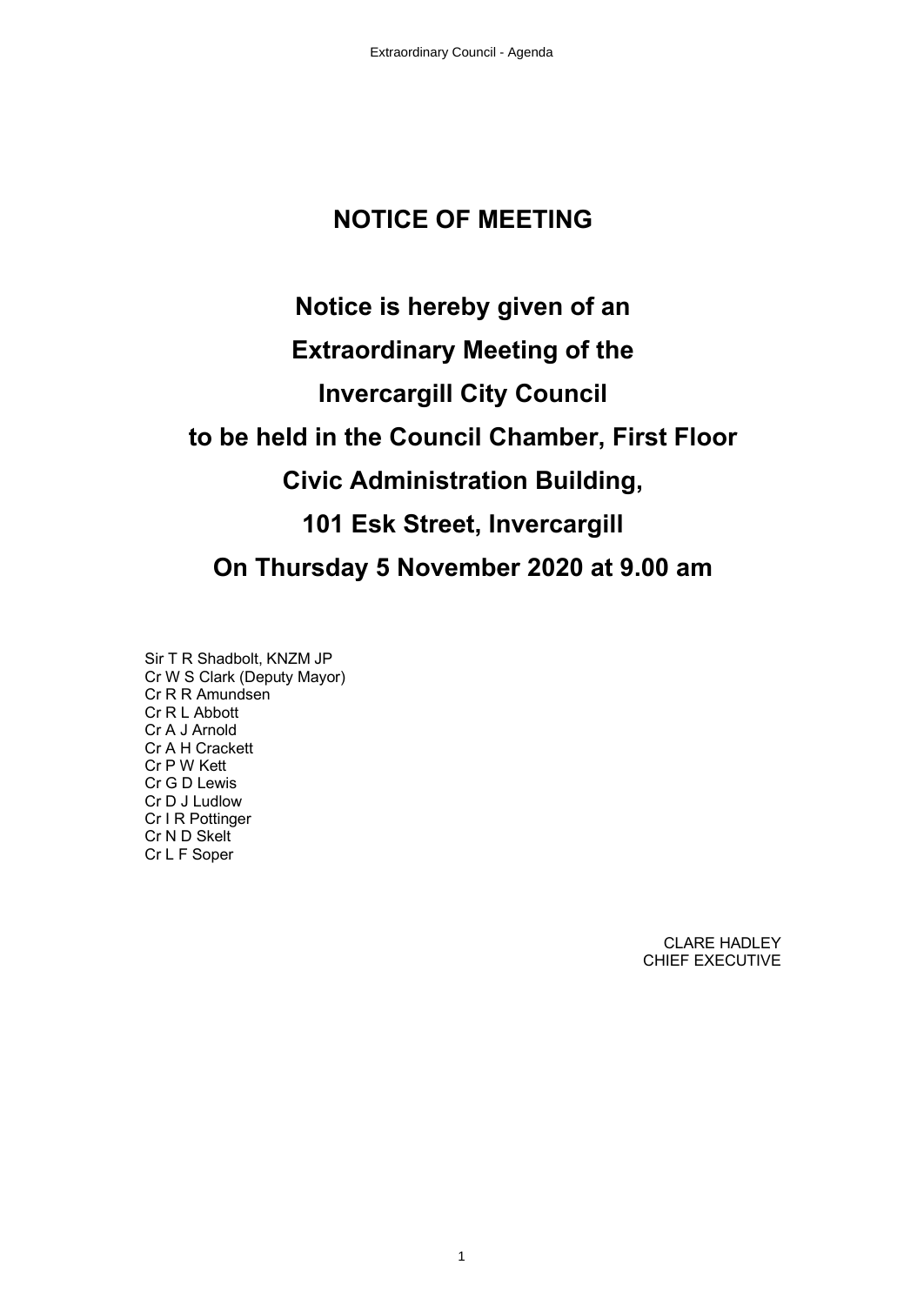# **A G E N D A**

# 2. **APOLOGIES**

#### 3. **[INTEREST REGISTER](#page-2-0)** A2279220

#### 4. **PUBLIC EXCLUDED SESSION**

Moved, seconded that the public be excluded from the following parts of the proceedings of this meeting, and that Mr Bruce Robertson remain, Council's Independent Governance Advisor, Mr Richard Thomson, Independent Evaluator, Jane Parfitt, Office of the Chief Executive and Amanda Healy, Communications Consultant, namely:

*(a) Briefing from Mr Bruce Robertson and Mr Richard Thomson on Independent Review of Governance at ICC.* 

| General subject of<br>each matter to be<br>considered |                                                                                                                                          | for<br><b>Reason</b><br>passing<br>resolution<br>this.<br>in<br>relation to each matter |                                                                | Ground(s)<br>under<br><b>Section</b><br>48(1) for the passing of this<br>resolution                                                                                                                          |  |
|-------------------------------------------------------|------------------------------------------------------------------------------------------------------------------------------------------|-----------------------------------------------------------------------------------------|----------------------------------------------------------------|--------------------------------------------------------------------------------------------------------------------------------------------------------------------------------------------------------------|--|
| (a)                                                   | Briefing from Mr<br><b>Bruce Robertson</b><br>and Mr Richard<br>Thomson<br>on<br>Independent<br>Review<br>οf<br>Governance<br>at<br>ICC. | Section $7(2)(a)$<br>natural<br>including<br>deceased<br>persons                        | To protect the privacy of<br>persons.<br>οf<br>that<br>natural | Section $48(1)(a)$<br>That the public<br>conduct of this item<br>would be likely to<br>result in the disclosure<br>of information for<br>which good reason for<br>withholding would<br>exist under Section 7 |  |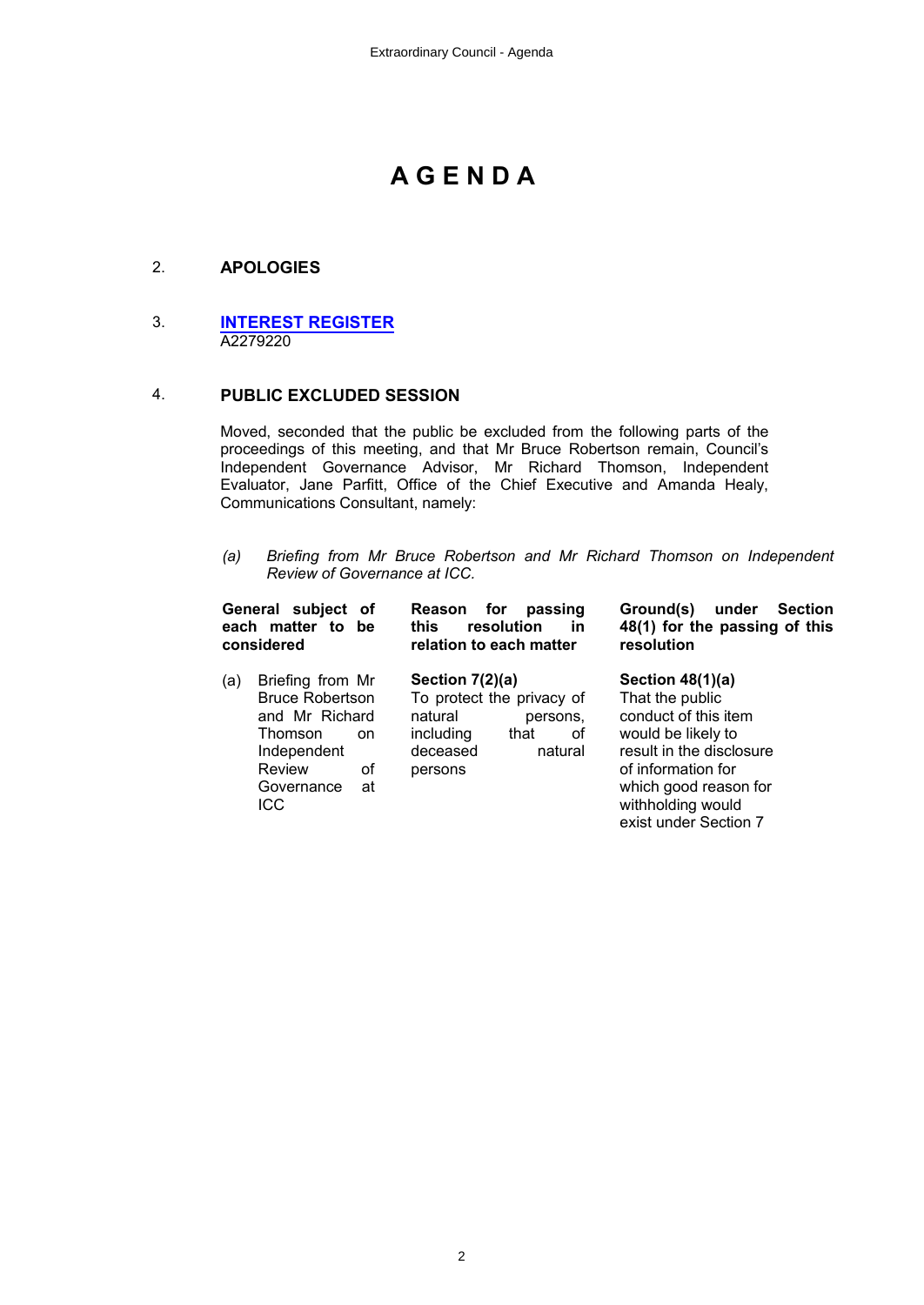#### **INVERCARGILL CITY COUNCIL ELECTED MEMBERS**

## **INTEREST REGISTER**

A2279220

<span id="page-2-0"></span>

| <b>ELECTED MEMBERS</b>       |                                   |                                 |                 |  |
|------------------------------|-----------------------------------|---------------------------------|-----------------|--|
| <b>NAME</b>                  | <b>ENTITY</b>                     | <b>INTERESTS</b>                | <b>PROPERTY</b> |  |
| <b>RONALD LINDSAY ABBOTT</b> | Invercargill City Council         | Councillor                      |                 |  |
|                              | Kiwi-Pie Radio 88FM Invercargill  | Director / Broadcaster          |                 |  |
| <b>REBECCA RAE AMUNDSEN</b>  | <b>Invercargill City Council</b>  | Councillor                      |                 |  |
|                              | Arch Draught Ltd                  | <b>Director</b>                 |                 |  |
|                              | <b>BP Orr Ltd</b>                 | <b>Director</b>                 |                 |  |
|                              | Task Ltd                          | Director                        |                 |  |
|                              | Arts Murihiku                     | Trustee                         |                 |  |
|                              | Dan Davin Literary Foundation     | Trustee/Chair                   |                 |  |
|                              | Heritage South                    | Contractor                      |                 |  |
|                              | <b>Glengarry Community Action</b> | Events Co-ordinator (Volunteer) |                 |  |
|                              | Group                             |                                 |                 |  |
|                              | <b>SMAG Board</b>                 | <b>Council Representative</b>   |                 |  |

*Members Interest Register – 4 November 2020*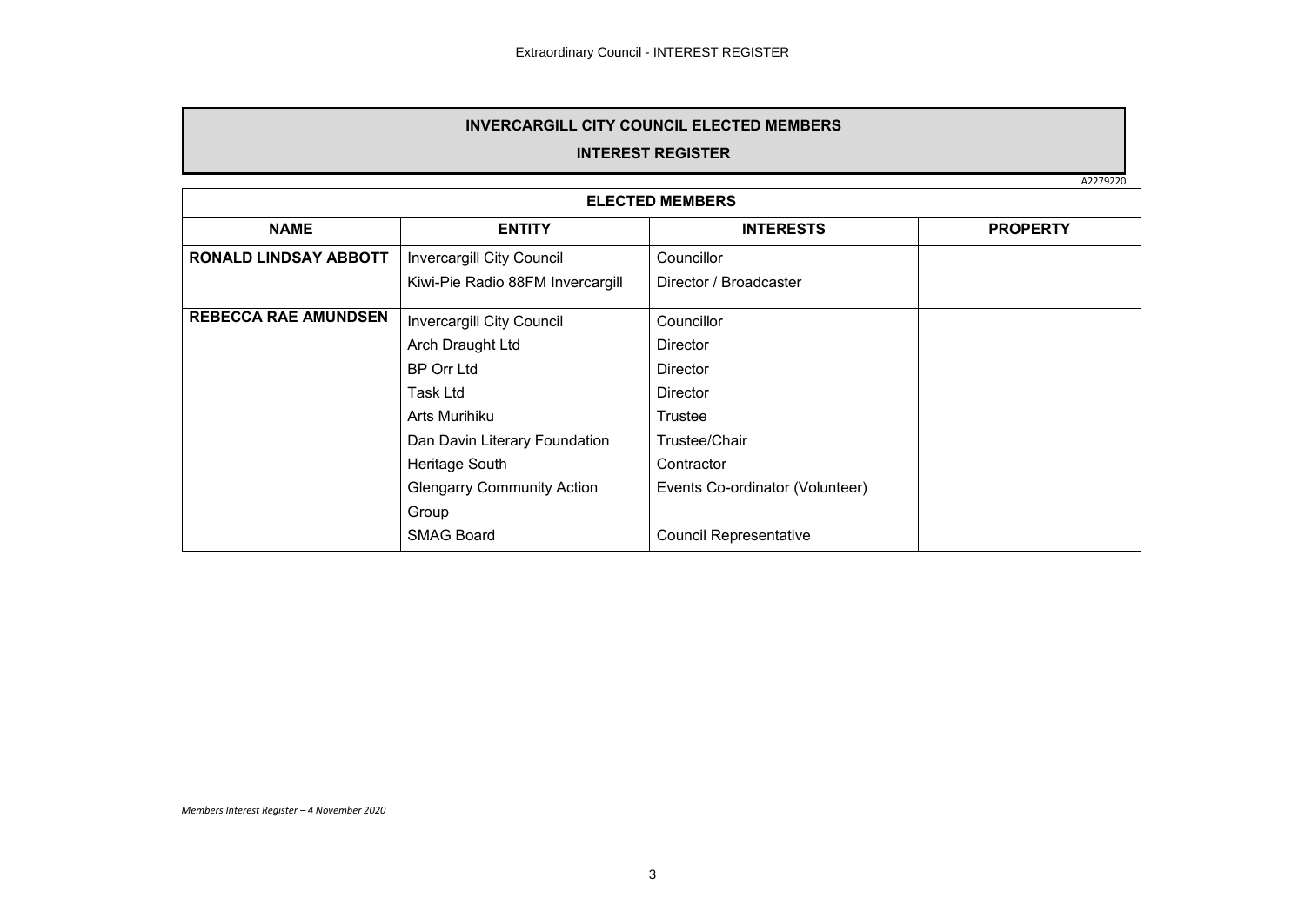| <b>INVERCARGILL CITY COUNCIL ELECTED MEMBERS</b> |                                           |                           |                    |  |  |
|--------------------------------------------------|-------------------------------------------|---------------------------|--------------------|--|--|
| <b>INTEREST REGISTER</b>                         |                                           |                           |                    |  |  |
|                                                  | A2279220                                  |                           |                    |  |  |
| <b>ALLAN JAMES ARNOLD</b>                        | Invercargill City Council                 | Councillor                |                    |  |  |
|                                                  | Ziff's Café Bar Ltd                       | <b>Executive Director</b> |                    |  |  |
|                                                  | <b>Buster Crabb Ltd</b>                   | <b>Executive Director</b> |                    |  |  |
|                                                  | Ziff's HR Ltd                             | <b>Executive Director</b> |                    |  |  |
|                                                  | Ziff's Trust                              | Trustee Administrator     |                    |  |  |
|                                                  | Southland Aero Club                       | Member                    |                    |  |  |
|                                                  | Invercargill Club                         | Member                    |                    |  |  |
|                                                  | <b>Invercargill East Rotary</b>           | Member                    |                    |  |  |
| <b>WILLIAM STUART CLARK</b>                      | Invercargill City Council                 | Councillor                |                    |  |  |
|                                                  | Invercargill Ratepayers Advocacy<br>Group | Member                    |                    |  |  |
| ALEX HOLLY CRACKETT                              |                                           | Councillor                | <b>High Street</b> |  |  |
|                                                  | Invercargill City Council                 |                           |                    |  |  |
|                                                  | Sport Southland                           | Trustee                   | Invercargill       |  |  |
|                                                  | McIntyre Dick                             | <b>Marketing Manager</b>  |                    |  |  |
|                                                  | Zone 6 - National LGNZ Young              | Representative            |                    |  |  |
|                                                  | Elected Members Committee                 |                           |                    |  |  |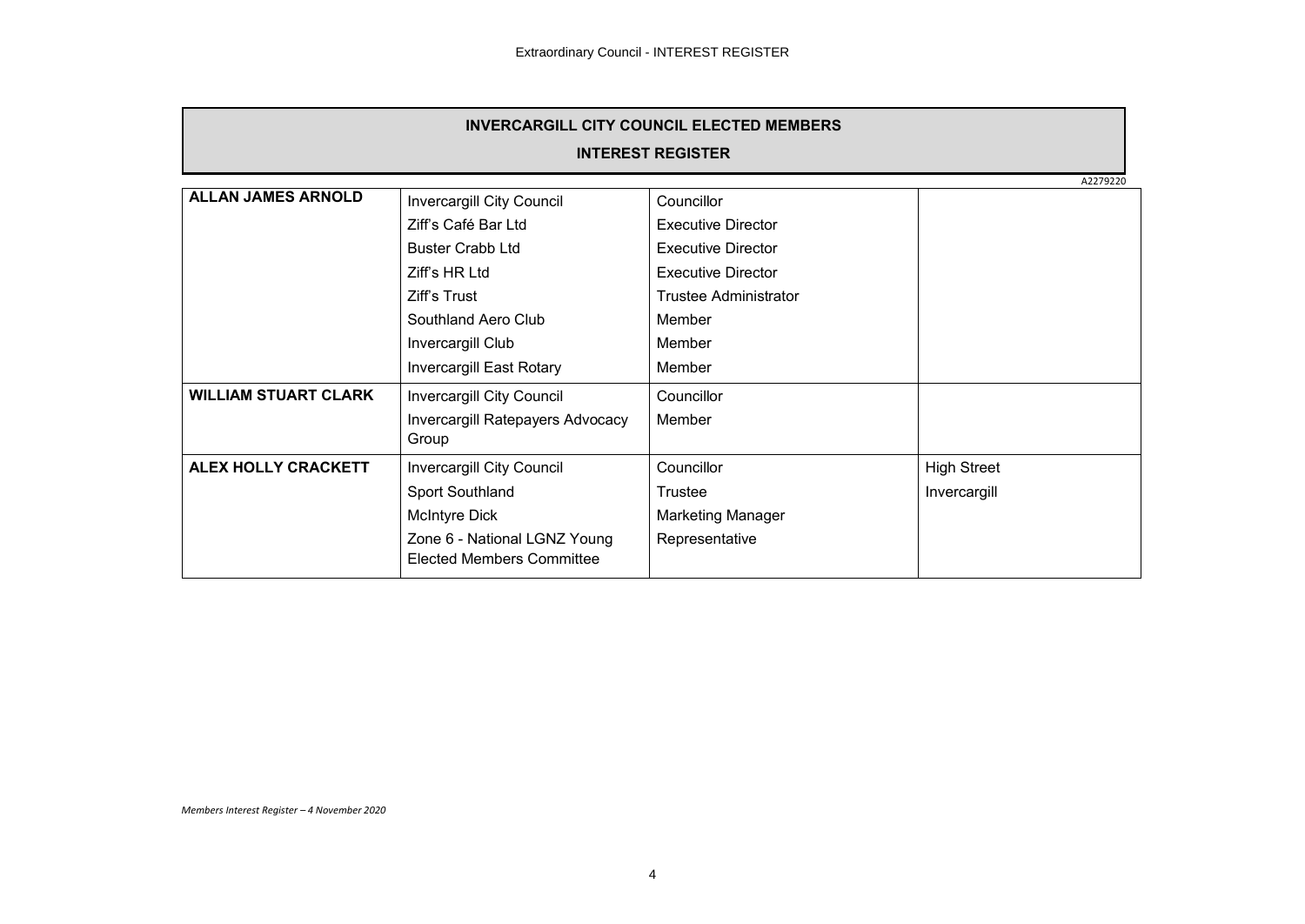| <b>INVERCARGILL CITY COUNCIL ELECTED MEMBERS</b> |                                      |                                   |                  |  |  |
|--------------------------------------------------|--------------------------------------|-----------------------------------|------------------|--|--|
| <b>INTEREST REGISTER</b>                         |                                      |                                   |                  |  |  |
|                                                  | A2279220                             |                                   |                  |  |  |
| PETER WARREN KETT                                | Invercargill City Council            | Councillor                        |                  |  |  |
|                                                  | Age Concern Southland                | <b>Board Member</b>               |                  |  |  |
|                                                  | Kite Investments Limited             | <b>Director</b>                   |                  |  |  |
|                                                  | Invercargill Harness Racing Club     | Vice President and Life Member    |                  |  |  |
|                                                  | <b>Board Member Ascot Consortium</b> | Member                            |                  |  |  |
| <b>GRAHAM DAVID LEWIS</b>                        | Invercargill City Council            | Councillor                        |                  |  |  |
|                                                  | Bluff 2024 Rejuvenation              | Officer                           |                  |  |  |
|                                                  | Hospice Southland                    | Trustee                           |                  |  |  |
|                                                  | <b>City Centre Heritage Steering</b> | Member                            |                  |  |  |
|                                                  | Group                                |                                   |                  |  |  |
|                                                  | Southland Regional Heritage Trust    | Member                            |                  |  |  |
| <b>DARREN JAMES LUDLOW</b>                       | Invercargill City Council            | Councillor                        | 770 Queens Drive |  |  |
|                                                  | Radio Southland                      | Manager                           | Invercargill     |  |  |
|                                                  | Healthy Families Invercargill        | <b>Board Member</b>               |                  |  |  |
|                                                  | Murihiku Maori Wardens               | <b>Board Member</b>               |                  |  |  |
|                                                  | Southland Community Law Centre       | <b>Board Member</b>               |                  |  |  |
|                                                  | <b>Thrive Community Trust</b>        | Trustee                           |                  |  |  |
|                                                  | <b>Environment Southland</b>         | Lyndal Ludlow (wife) - Councillor |                  |  |  |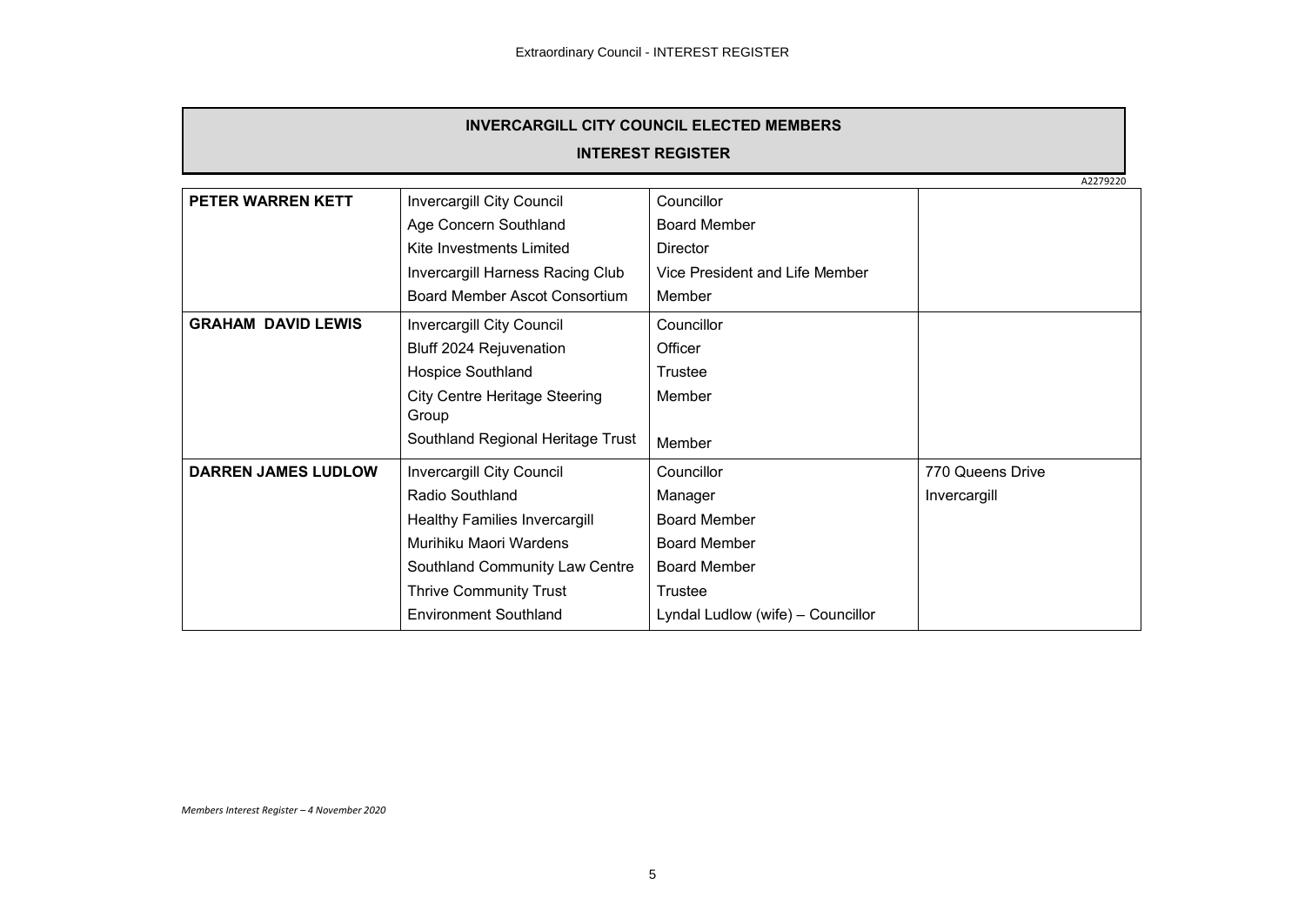# **INVERCARGILL CITY COUNCIL ELECTED MEMBERS**

## **INTEREST REGISTER**

A2279220

| <b>IAN REAY POTTINGER</b> | Invercargill City Council         | Councillor                | 171 Terrace Street |
|---------------------------|-----------------------------------|---------------------------|--------------------|
|                           | Southland Electronics Limited     | <b>Director</b>           | Invercargill 9810  |
|                           | Santa Parade Organiser            | Alice Pottinger (Wife)    |                    |
| <b>TIMOTHY RICHARD</b>    | <b>Invercargill City Council</b>  | Mayor                     |                    |
| <b>SHADBOLT</b>           | Kiwi Speakers Limited             | <b>Director</b>           |                    |
|                           | SIT Ambassador                    | Member                    |                    |
| <b>NIGEL DEAN SKELT</b>   | Invercargill City Council         | Councillor                |                    |
|                           | Badminton New Zealand             | Board Member              |                    |
|                           | <b>Badminton Oceania</b>          | Vice President            |                    |
|                           | <b>Badminton World Federation</b> | Council Member (Chair of  |                    |
|                           |                                   | Communications and Media) |                    |
|                           | <b>ILT Stadium Southland</b>      | General Manager           |                    |
|                           | Judicial Control Authority NZ     | Member                    |                    |
|                           | Racing                            |                           |                    |
|                           |                                   |                           |                    |

*Members Interest Register – 4 November 2020*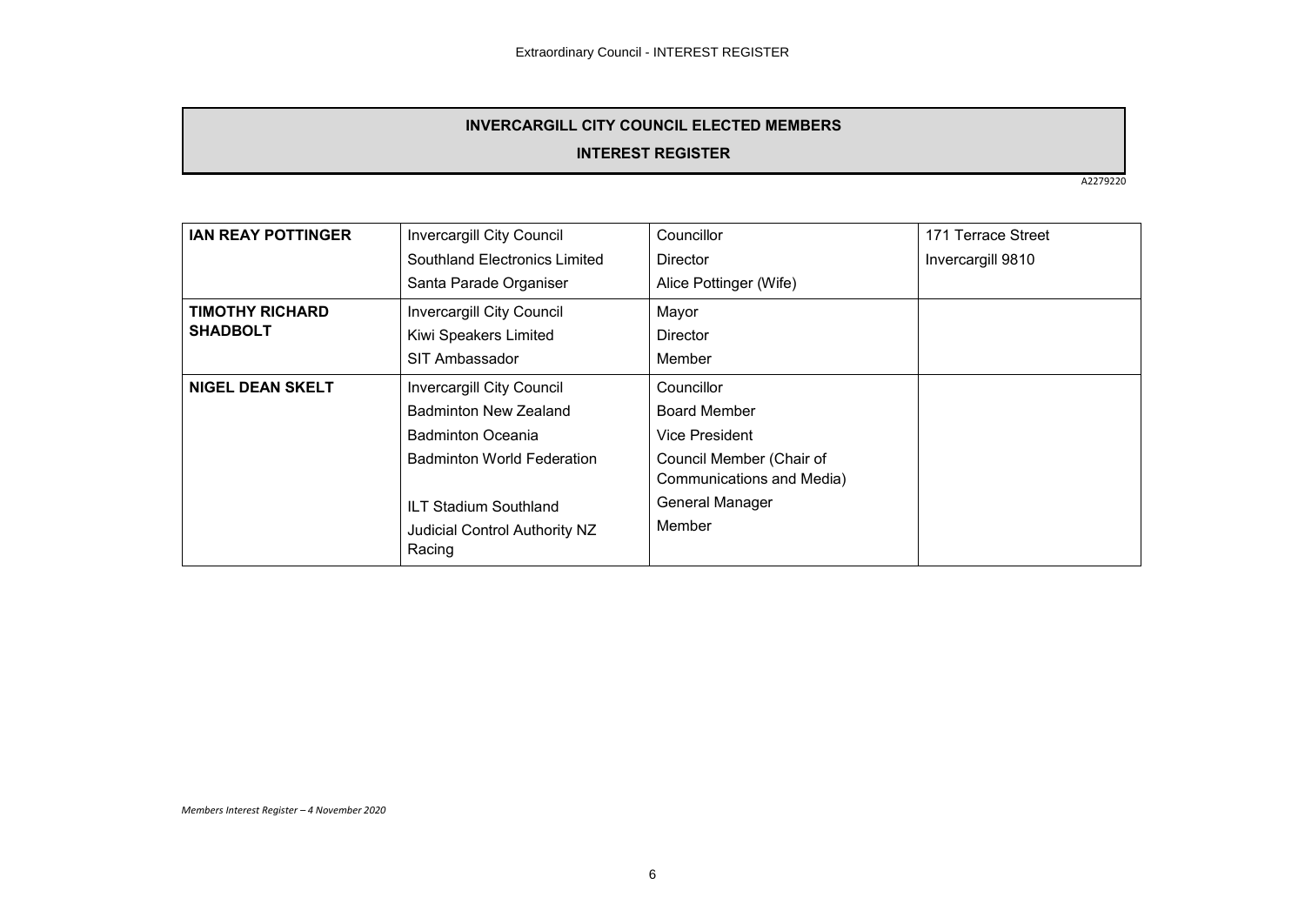| <b>INVERCARGILL CITY COUNCIL ELECTED MEMBERS</b> |                                        |                       |                    |  |  |  |
|--------------------------------------------------|----------------------------------------|-----------------------|--------------------|--|--|--|
| <b>INTEREST REGISTER</b>                         |                                        |                       |                    |  |  |  |
|                                                  | A2279220                               |                       |                    |  |  |  |
| <b>LESLEY FRANCES SOPER</b>                      | Invercargill City Council              | Councillor            | 137 Morton Street  |  |  |  |
|                                                  | <b>Breathing Space Southland Trust</b> | Chair                 | <b>Strathern</b>   |  |  |  |
|                                                  | (Emergency Housing)                    | <b>Director</b>       | Invercargill       |  |  |  |
|                                                  | Omaui Tracks Trust                     | Secretary / Treasurer | 24 Margaret Street |  |  |  |
|                                                  | National Council of Women (NCW)        | Member                | Glengarry          |  |  |  |
|                                                  | Citizens Advice Bureau                 | Board Member          | Invercargill       |  |  |  |
|                                                  | Southland ACC Advocacy Trust           | Employee              |                    |  |  |  |
|                                                  | Southern District Health Board         | Member                |                    |  |  |  |
|                                                  | Southland Warm Homes Trust             | Member                |                    |  |  |  |
|                                                  | Southland Food Rescue Trust            | Member                |                    |  |  |  |